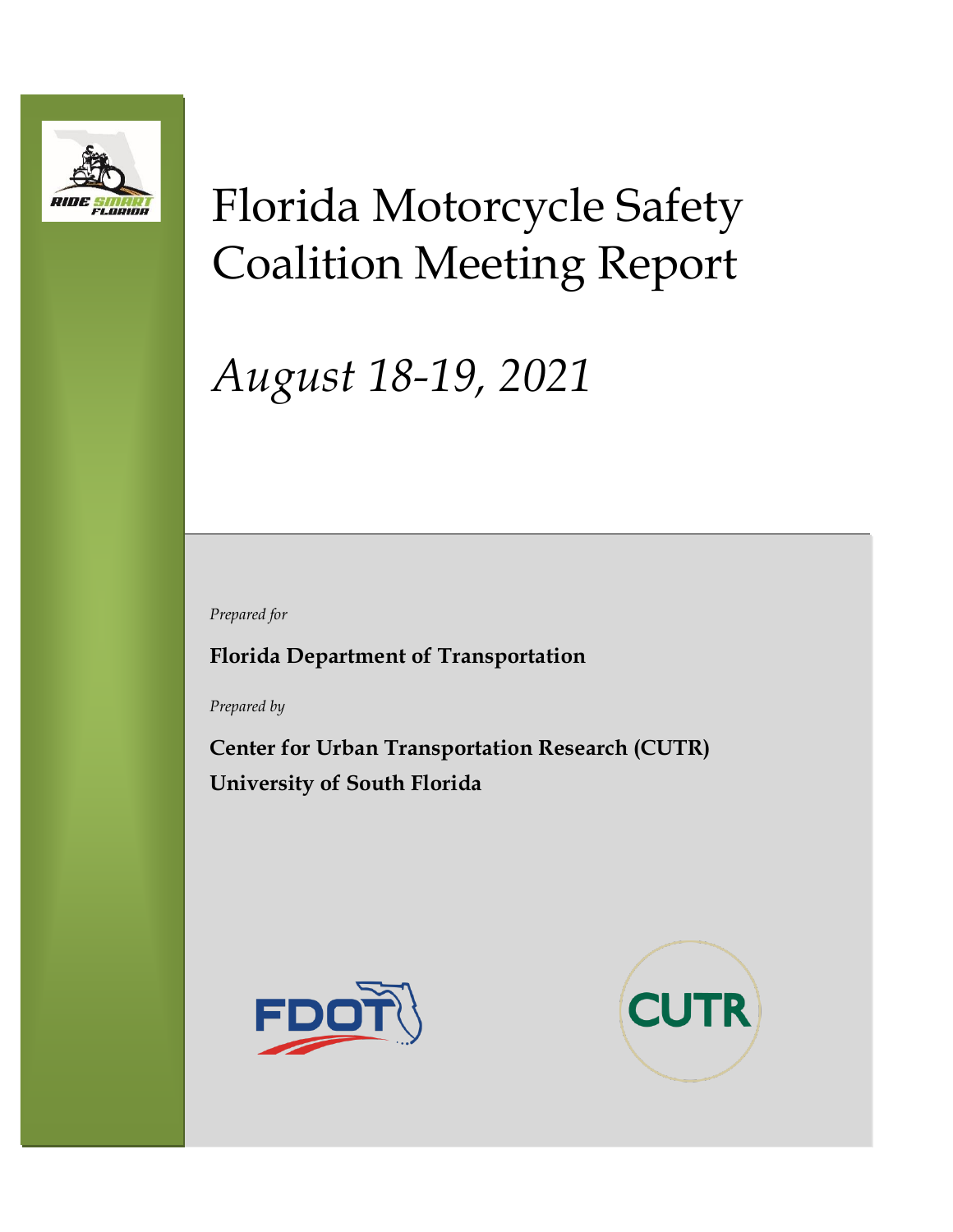# Florida Motorcycle Safety Coalition Meeting Report

## *August 18-19, 2021*

*Prepared for*

Florida Department of Transportation

*Prepared by*

Center for Urban Transportation Research 3808 USF Alumni Drive, Tampa, FL 33620

*Meeting notes taken by* Savana Wright

*Date*

August 18-19, 2021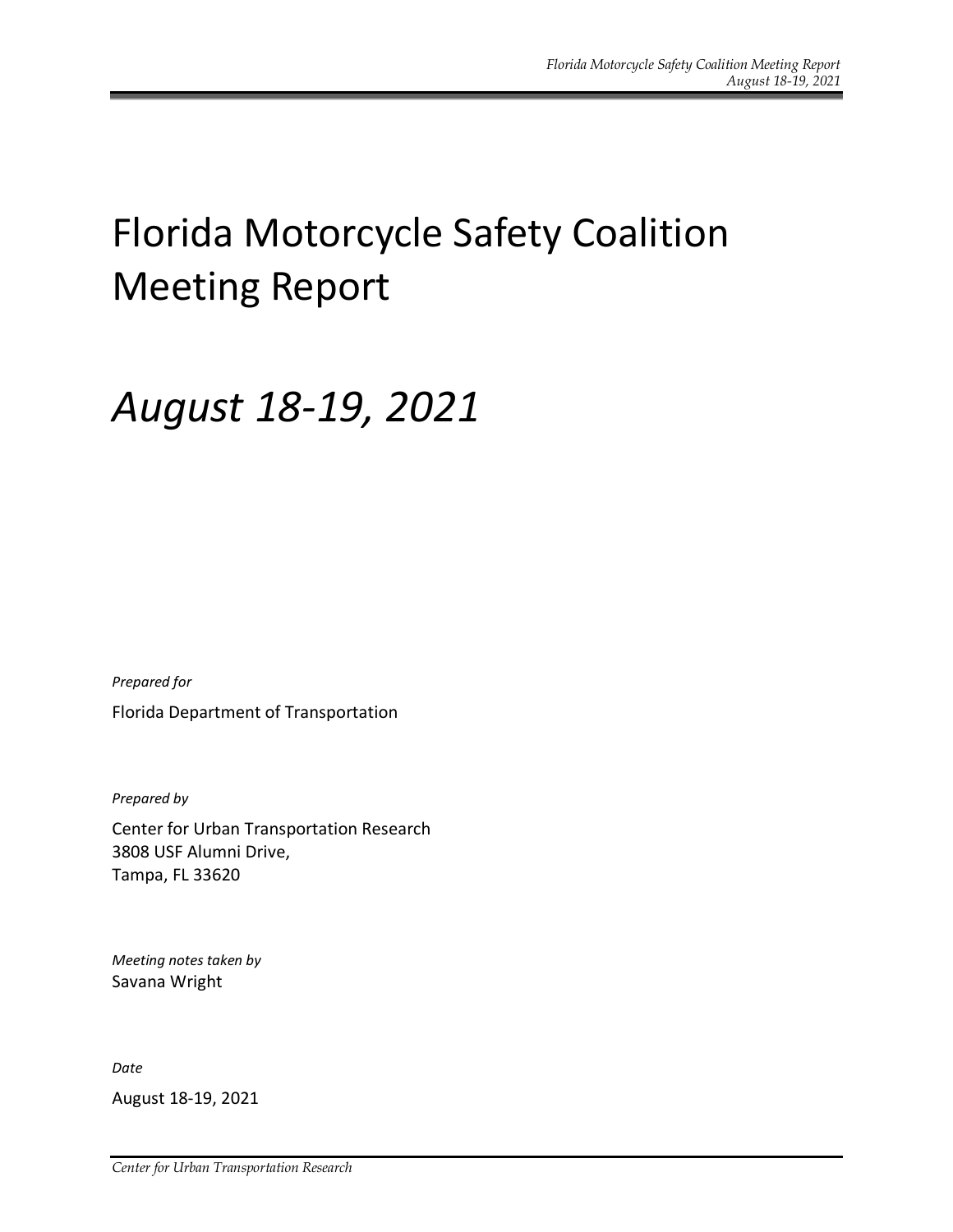## **1.0 Attendees**

|                        | Table 1.1<br><b>Coalition Meeting Attendees</b>    |
|------------------------|----------------------------------------------------|
| <b>Name</b>            | <b>Agency</b>                                      |
| <b>Jeff Smith</b>      | <b>Adventure Rider Training</b>                    |
| <b>Todd Michael</b>    | <b>Broward County Sheriff's Office</b>             |
| Karen Brunelle         | Federal Highway Administration                     |
| Alan Mai               | Florida Department of Health                       |
| Edith Peters*          | Florida Department of Transportation               |
| Javier Ponce           | Florida Department of Transportation               |
| Joey Gordon            | Florida Department of Transportation               |
| Nick Hope              | Florida Department of Transportation, District 2   |
| Cody Ko                | Florida Department of Transportation, District 2   |
| Ginger Regalado        | Florida Department of Transportation, District 7   |
| Joel Provenzano        | Florida Department of Transportation, District 7   |
| Mike Zinn              | Florida Department of Transportation, District 7   |
| <b>Elise Batchelor</b> | Florida Highway Safety and Motor Vehicles          |
| Kathy Daws             | Florida Highway Safety and Motor Vehicles          |
| Mark Welch             | Florida Highway Safety and Motor Vehicles          |
| <b>William Minton</b>  | Florida Highway Safety and Motor Vehicles          |
| John Pretti            | Florida SafeRider Inc. Motorcycle Training Academy |
| Mark Parco             | Harley-Davidson Riding Academy                     |
| <b>David Summers</b>   | Health Care District, Palm Beach County            |
| Dominick DeSiato Jr.   | Hillsborough County Sheriff's Office               |
| <b>Gena Torres</b>     | Hillsborough County TPO                            |
| <b>Michael Dobbs</b>   | Jacksonville Motorcycle Safety Training            |
| Shaun VanBeber         | Law Enforcement Liaison, District 6                |
| Avinash Gogineni       | Ryder Trauma Center - Miami                        |
| Patricia Byers         | Ryder Trauma Center - Miami                        |
| John Makal             | <b>Suncoast Brotherhood</b>                        |
| Andy Spenik            | Suncoast Brotherhood                               |
| Roy Paz                | <b>Tampa Police Department</b>                     |
| Patricia Turner        | University of Florida Transportation Inst.         |
| Chanyoung Lee          | USF Center for Urban Transportation Research       |
| <b>Christen Miller</b> | USF Center for Urban Transportation Research       |
| Jacob Cherchio         | USF Center for Urban Transportation Research       |
| Elizabeth Chedester    | USF Center for Urban Transportation Research       |
| Jeanne Kean            | USF Center for Urban Transportation Research       |
| Megan Cott             | USF Center for Urban Transportation Research       |
| Savana Wright          | USF Center for Urban Transportation Research       |
| Scott Van Utrecht      | USF Center for Urban Transportation Research       |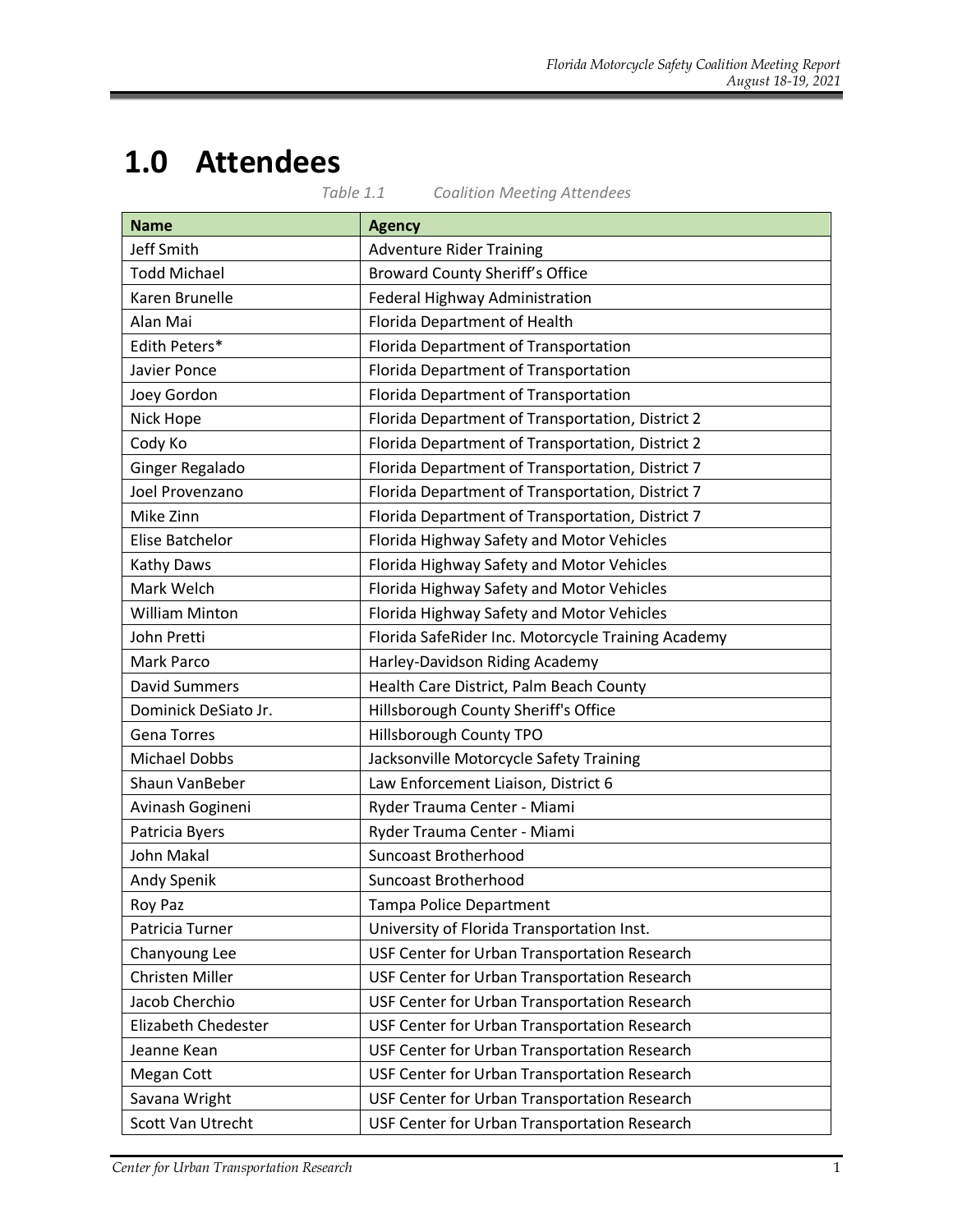| Siwon Jang  | USF Center for Urban Transportation Research |
|-------------|----------------------------------------------|
| Xiaobing Li | USF Center for Urban Transportation Research |

\*Motorcycle Safety Program Manager



*Figure 1. Ms. Edie Peters providing a Program Management Business Plan Update to the Coalition.*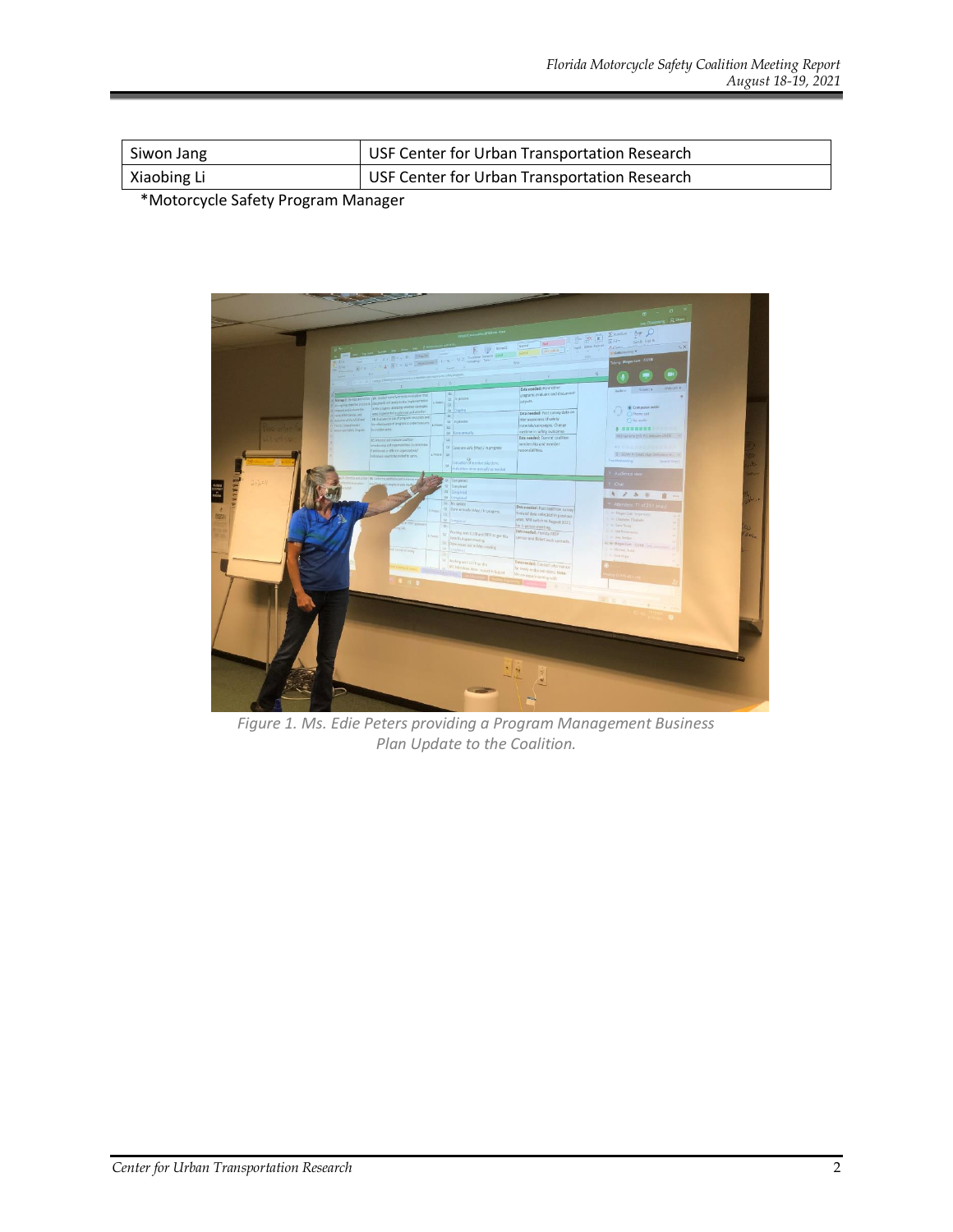### **2.0 Meeting Summary**

On August 18<sup>th</sup>, 2021, the Florida Motorcycle Safety Coalition (FMSC) hosted its first in-person coalition meetings since January 2020. The August 2021 Coalition Meeting was open to all members and the public. The meetings were held at the University of South Florida, Center for Urban Transportation Research, with a hybrid, online component for members who wanted to attend the meetings virtually. The meeting was streamed via an online meeting platform, GoToMeeting.

*Day One (August 18th):* The first half of the August Coalition Meeting was held in the afternoon of Day One. Presentations were given, providing the latest Florida motorcycle crash data, as well as updates on coalition achievements.

*Day Two (August 19th):* On Day Two of the Coalition Meeting, members broke out into their emphasis areas to review their area's business plan and to provide quarter updates and discuss changes for the upcoming grant cycle.

| <b>Time</b>    | <b>Topic</b>                                                                                                         | Speaker(s)             |
|----------------|----------------------------------------------------------------------------------------------------------------------|------------------------|
| $1:00-1:15$ pm | August Coalition Meeting Welcome & Introductions                                                                     | <b>Edie Peters</b>     |
| $1:15-1:30$ pm | FY 2020-2021 Florida Motorcycle Safety Programs Update                                                               | <b>Edie Peters</b>     |
| $1:30-1:45$ pm | BRC participants interview                                                                                           | Siwon Jang             |
| 1:45-2:30 pm   | Florida Motorcycle Crash Update & FDOT Motorcycle Study<br>using the Motorcycle Crash Causation Study (MCCS) dataset | Chanyoung Lee          |
| 2:30-2:45 pm   | <b>Break</b>                                                                                                         |                        |
| 2:45-3:00 pm   | New Website / Social Media Update                                                                                    | <b>Christen Miller</b> |
| $3:00-4:00$ pm | New MSSP Overview, FY 2020-2021 Performance Review and<br>Wrap-up                                                    | <b>Edie Peters</b>     |
| 4:00-4:30 pm   | <b>Group Discussion</b>                                                                                              |                        |

#### **Day 1, Meeting Agenda**

#### **Day 2, Meeting Agenda**

| <b>Time</b>     | <b>Topic</b>                                       | Speaker(s)         |
|-----------------|----------------------------------------------------|--------------------|
| $8:30-8:45$ am  | Review of Day One                                  | <b>Edie Peters</b> |
| 8:45-9:45 am    | Round Table Discussion and MSSP Update             |                    |
| $9:45-10:00$ am | <b>Break</b>                                       |                    |
| 10:00-11:30 am  | Report out and general discussion from round table | <b>EA Leaders</b>  |
| 11:30- Noon     | <b>Closing Statements</b>                          | <b>Edie Peters</b> |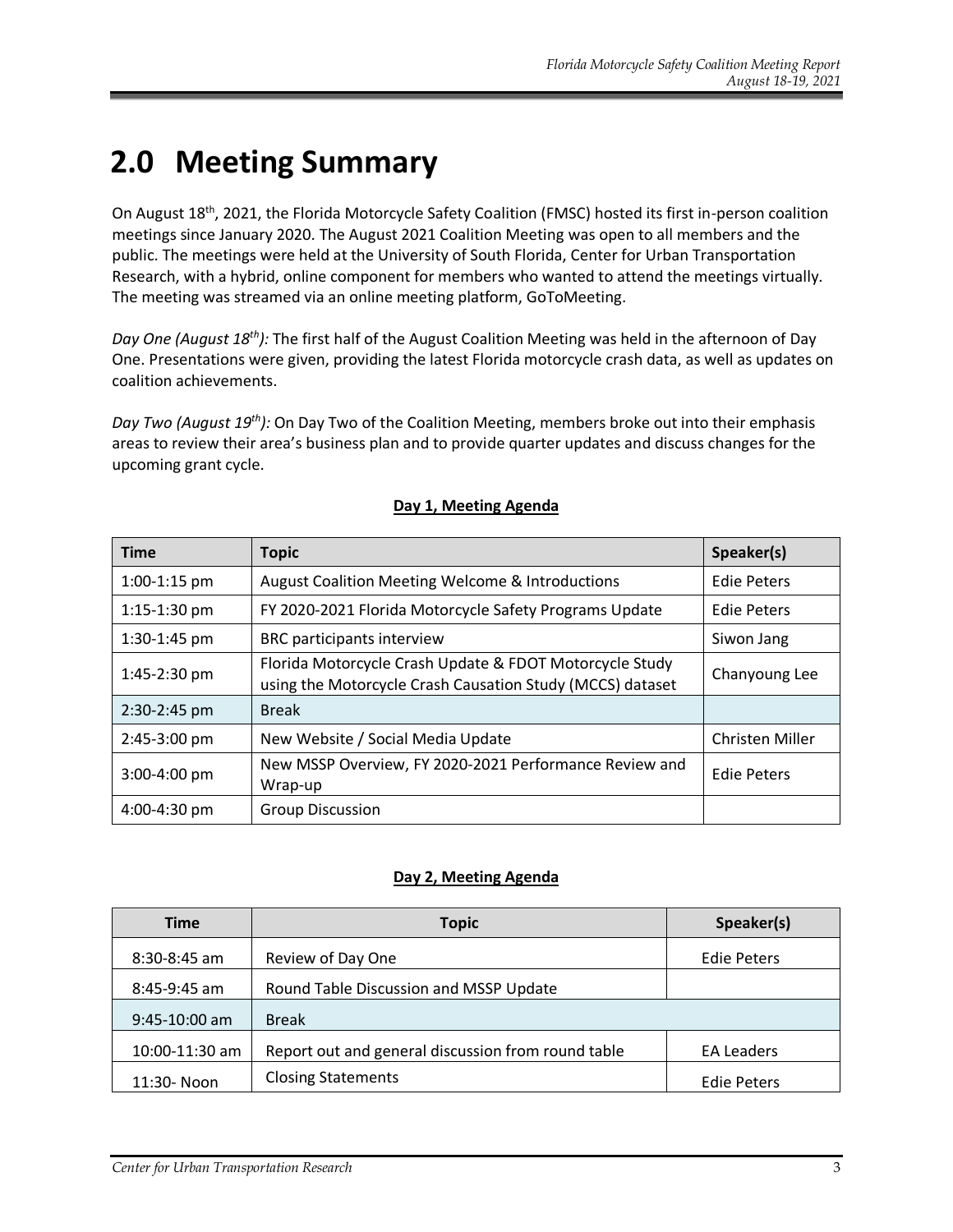### **Coalition Meeting Notes – August 18 th**

#### **Welcome and Program Update – Ms. Edie Peters, FDOT**

Ms. Edie Peters, FDOT, opened the meeting with introductions and by reviewing online meeting protocol. Everyone was reminded about public health safety rule including wearing masks. In-person attendees were provided with the most recent copy of the MSSP business plan. Copies of the new State Highway Safety Plan (SHSP) and "Teen on Two Wheels" brochure/tip card were available for in-person attendees to take as needed.

#### **Coalition Achievements, May-Present**

An overview of the Coalition's achievements since the May Coalition Meeting was provided. The highlighted activities during this time period included:

- Endorsement and Beyond program implementation and evaluation, and survey results
- Attending Bert's Barracuda Harley's Motorcycle Safety Awareness Day Event
- Filming motorcycle PSAs for DUI and gear campaign in Jacksonville, Florida
- Creation of MEPER video for teen drivers
- Partnership with Teen Safe Driving Coalition



*Figure 2. Ms. Edie Peters presenting survey results.*

**Annual Coalition Member Survey Results**  Next, the results of the annual Coalition Member Survey were presented. Overall, members, guests, and District Champions were satisfied with the meetings they attended this grant cycle. The majority felt the meetings were well-structured and relevant. Members also provided feedback specific to the online format of the meetings. Generally, respondents felt the online format was satisfactory, given the circumstances, with some noting the ease of attending online and the time saved. However, respondents noted the loss of face-to-face interaction and its impact on productive group conversation and networking capabilities.

#### Full presentation available here: [Welcome and Program Update](https://ridesmartflorida.com/archives/sdm_downloads/august-2020-welcome-and-program-update-day-1)

#### **Basic RiderCourse (BRC) Participant Interview Results – Dr. Siwon Jang, CUTR**

Next, Dr. Siwon Jang, CUTR, reviewed the results of the BRC Participant Interviews, which were held to gather information from new riders, in order to tailor the Mentorship Program for Every Rider (MEPER) to better meet the needs of new riders and capitalize on their eagerness to learn in the beginning stages of riding. Challenges faced in previous iterations of MEPER included: issues partnering with training schools, low student engagement, relevance to motorcyclists, and COVID-19. As such, the CUTR team interviewed 52 riders who had recently signed-up for or recently completed the BRC. The interviews found that new riders were interested in BRC preparation and motorcycle/gear reviews and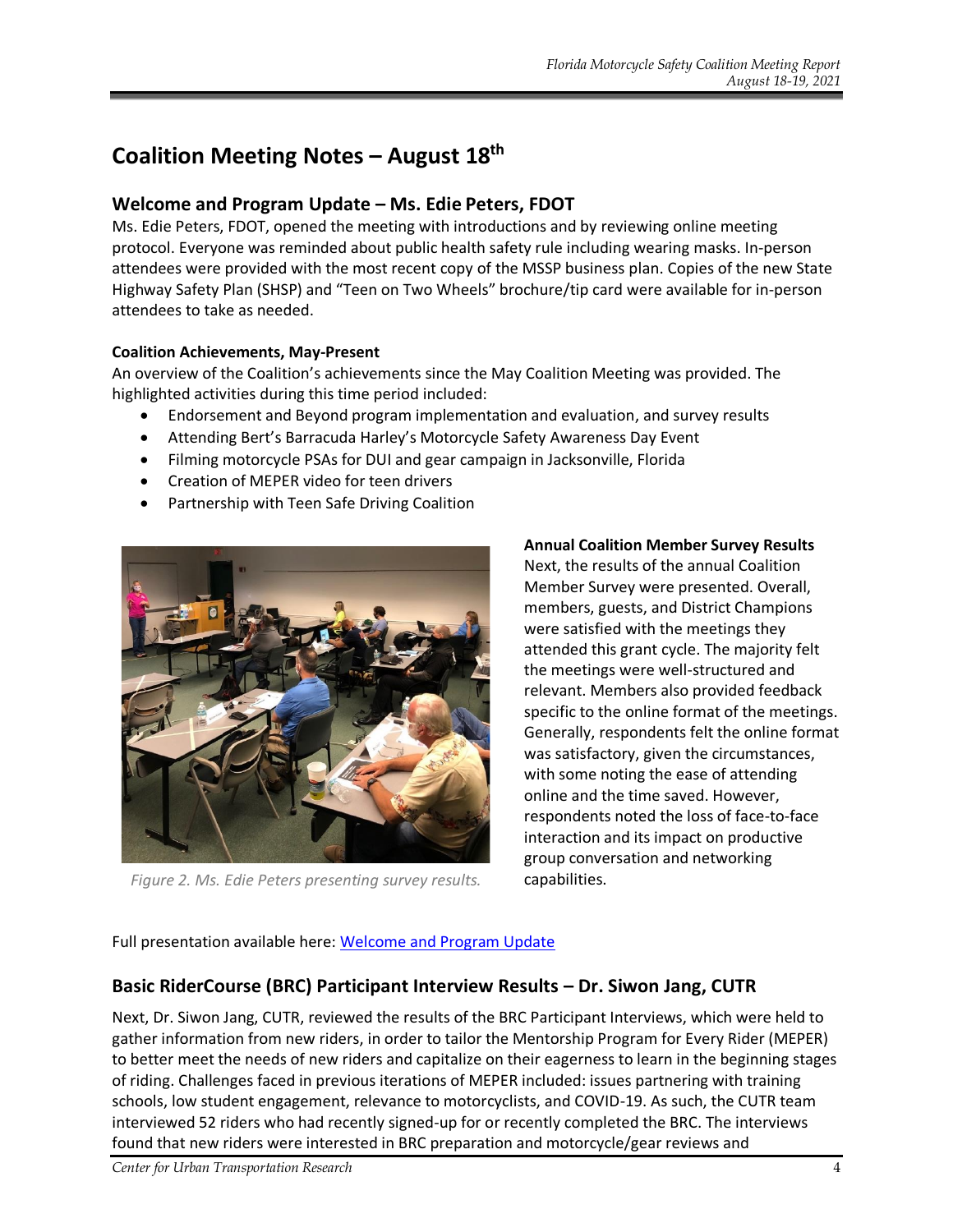information. The team also found in-person or hybrid courses were preferable, highlighting new riders' interest in hands-on learning. However, due to the limitations imposed by COVID-19 and the need to build a course that was not reliant on rider training schools, the team developed a brief self-paced module, MEPER Version 0, called "What to Expect in the BRC." In response to the findings, members discussed the usefulness of breaking down the survey responses regarding course format by age, to view differences in online/in-person preferences. Dr. Patricia Byers, Ryder Trauma Center, also mentioned an interest in the program for performing crash patient interventions.

Full presentation available here[: Basic RiderCourse Interview Results](https://ridesmartflorida.com/archives/sdm_downloads/brc-interview-results-2021)

#### **Social Media and Website Update – Ms. Christen Miller, CUTR**

Ms. Christen Miller, CUTR, provided an update on the Ride Smart Florida social media portfolio and provided an overview of the new website. Each month, a social media calendar is adopted to emphasize certain themes and capitalize on trends. Both RSF Facebook and Instagram sites have experienced recent growth, with notable increases in engagement and interactions. Moving forward, the social media strategy will utilize Facebook Stories and Instagram Reels to engage with online users further. Ms. Miller requested that Coalition members share any high-quality images with hi-vis gear with her to use for future posts.

Next, Ms. Miller previewed the new Ride Smart Florida website. The new website was organized around the concept of "SMART." Notably, visitors to the new web page can create user profiles, where they can post and interact with other riders. They can also save shipping information to order motorcycle safety materials through their account.



Full presentation available here: [Social Media and Website Update](https://ridesmartflorida.com/archives/sdm_downloads/august-rsf-social-media-overview)

*Figure 3. In-person Coalition Meeting participants, Day One.*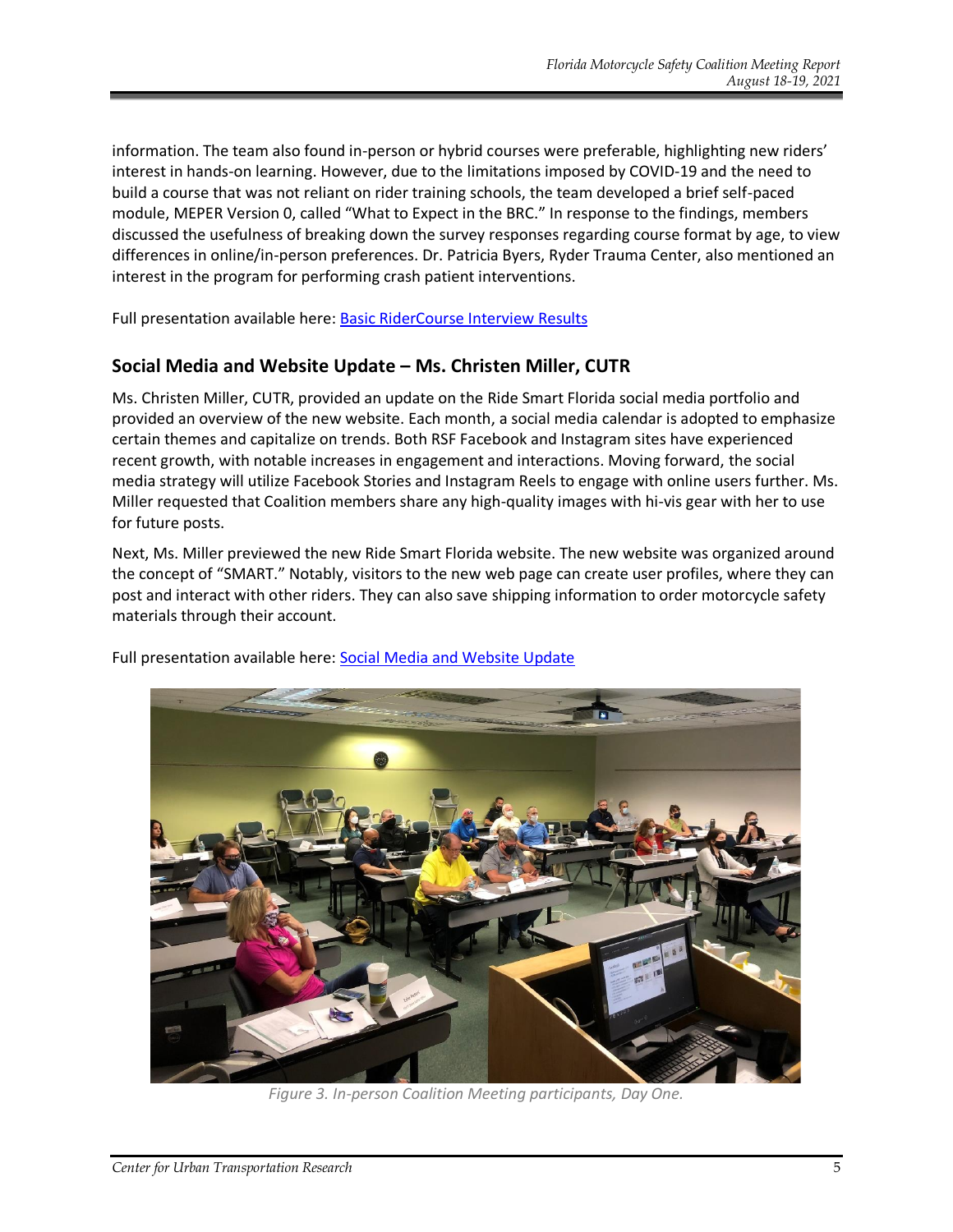#### **2021 Motorcycle Crash Update - Dr. Chanyoung Lee, CUTR**

Dr. Chanyoung Lee, CUTR, provided motorcycle crash update. The presentation illustrated a drop in crashes in April 2020 and the rest of 2020, due to COVID-19. Further, in observance of recent trends, we can expect a high number of motorcycle fatalities in 2021 throughout Florida.

Dr. Lee also previewed a research project with FHWA, Motorcycle Crash Causation Study (MCCS) data, funded by FDOT research office. The study was conducted by the CUTR team. The study sought to identify contributing factors to serious injury crashes in Florida, by analyzing crashes from the California MCCS dataset. The study results have not been finalized or approved and will be available to the public at a later date.

Full presentation available here: August [2021 Motorcycle Crash Update](https://ridesmartflorida.com/archives/sdm_downloads/august-2021-motorcycle-crash-update)

#### **MSSP and End-of-Year Overview – Ms. Edie Peters, FDOT**

Ms. Edie Peters, FDOT, closed out Day One of the Coalition meeting with a review of the State Highway Safety plan and new Florida MSSP. Ms. Peters highlighted Chapter 4 of the MSSP, which contains opportunities to improve motorcycle safety. Members were instructed to think about these opportunities when updating their MSSP business plans on Day Two.



*Figure 4. Screenshot of online meeting forum viewing the MSSP business plan.*

Results from the SMART Course survey were also reported to the Coalition. The SMART Course received overwhelmingly positive feedback from participants and observed an increase in rider's perceived riding skills. Finally, Ms. Peters reported out the EA accomplishments to the Coalition. The following provides a summation of accomplishments during the 2020-2021 grant cycle, with input from each EA leader included:

#### **Program Management**

- Held four coalition meetings
- Collaborated with the Teen Safe Driving Coalition, Occupant Protection Coalition, Gainesville Police Department, Plan Hillsborough, Team Oregon, and NHTSA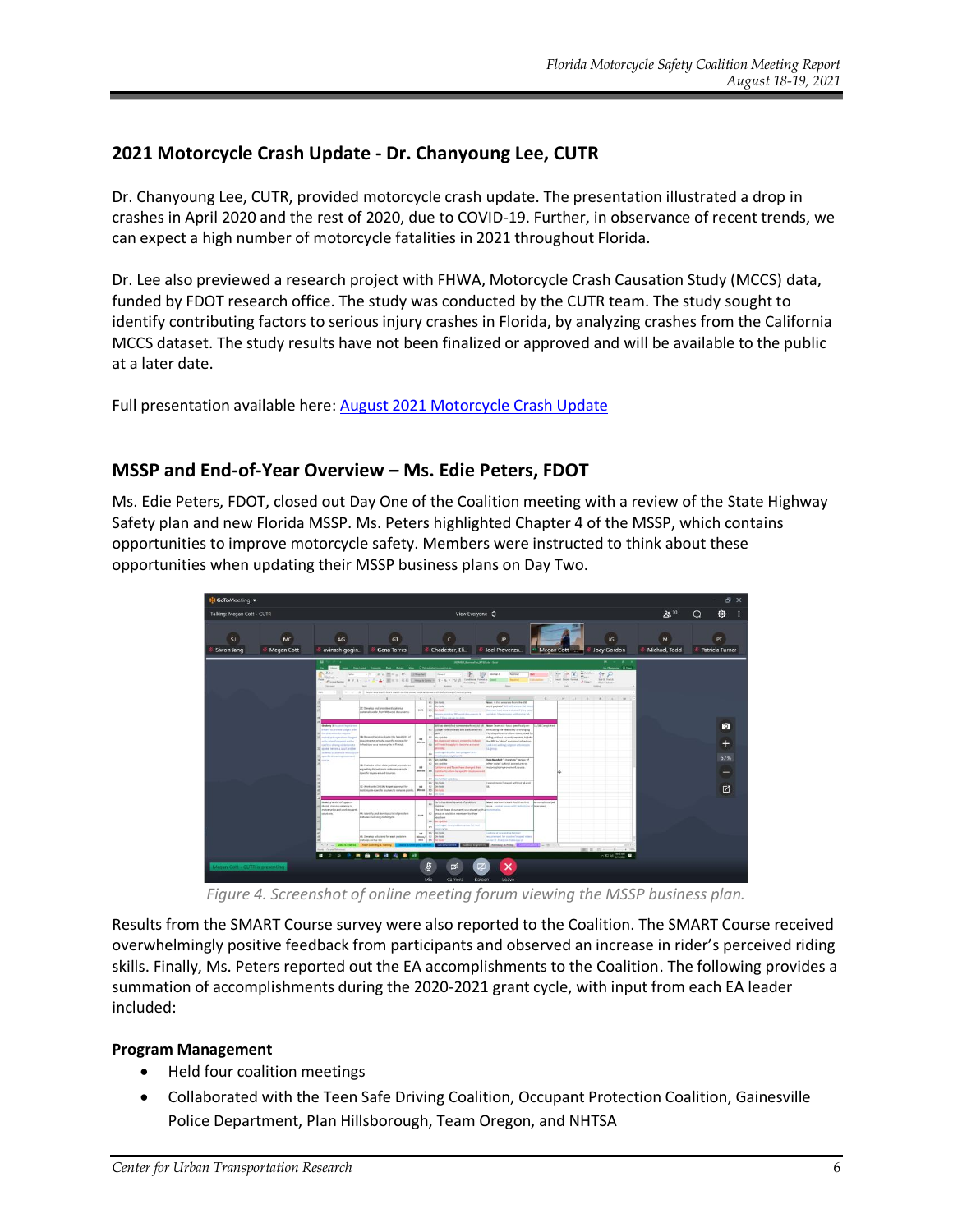• Conducted annual coalition member survey

#### **Data & Analysis**

- Developed GIS maps for hotspot counties, want to improve utility of maps by identifying roadways where enforcement could be concentrated
- VMT project was selected by FDOT Research Office, expected to begin in Q4 2021.
- Conducted annual Florida Motorcyclist Survey, will share results at November 2021 coalition meeting

#### **Rider Licensing & Training**

- Worked with Florida Department of Highway Safety and Motor Vehicles (FLHSMV) to distribute Endorsement Tip Cards
- Promoted and implemented Endorsement and Beyond program for May is Motorcycle Safety Awareness Month
- Held a virtual Sponsor's Meeting
- Completed QAS with 60 RiderCoaches, conducted RiderCoach preps and RQs
- FLHSMV is working on update to Florida Administrative Code, waiting on regulatory review plan with the intention to revise in the next calendar year

#### **Trauma & Emergency Services**

- Conducted remote Survive the Ride trainings, working on partnering with Road Rangers
- Completed motorcycle safety surveys
- Evaluated 150 patients' medications, looking at non-illicit drug use in crash patients
- Analyzed older riders' fatality data found aging is associated with higher fatalities with less severe injuries
- Distributed helmet removal stickers
- Obtained EMSTARS data, want to look at readmission data

#### **Law Enforcement**

- Distributed county-level motorcycle crash infographics
- Updated the *Motorcycle Roll Call Video* script, working on obtaining video footage from Florida Law Enforcement agencies
- Updated and distributed the *Quick Reference* Guide for officers to identify non-traditional vehicles in the field, with relevant Florida Statutes
- Supported the SMART motorcycle training program at agencies in hotspot counties
- Law Enforcement Liaison programs resumed in-person meetings; some counties are still not ready to meet in-person
- Distributed motorcycle safety education packages throughout the state

#### **Roadway Engineering**

- Encouraged District Champions to attend Coalition Meetings
- Developed presentation slides for FHWA engineers, planners, and specialists